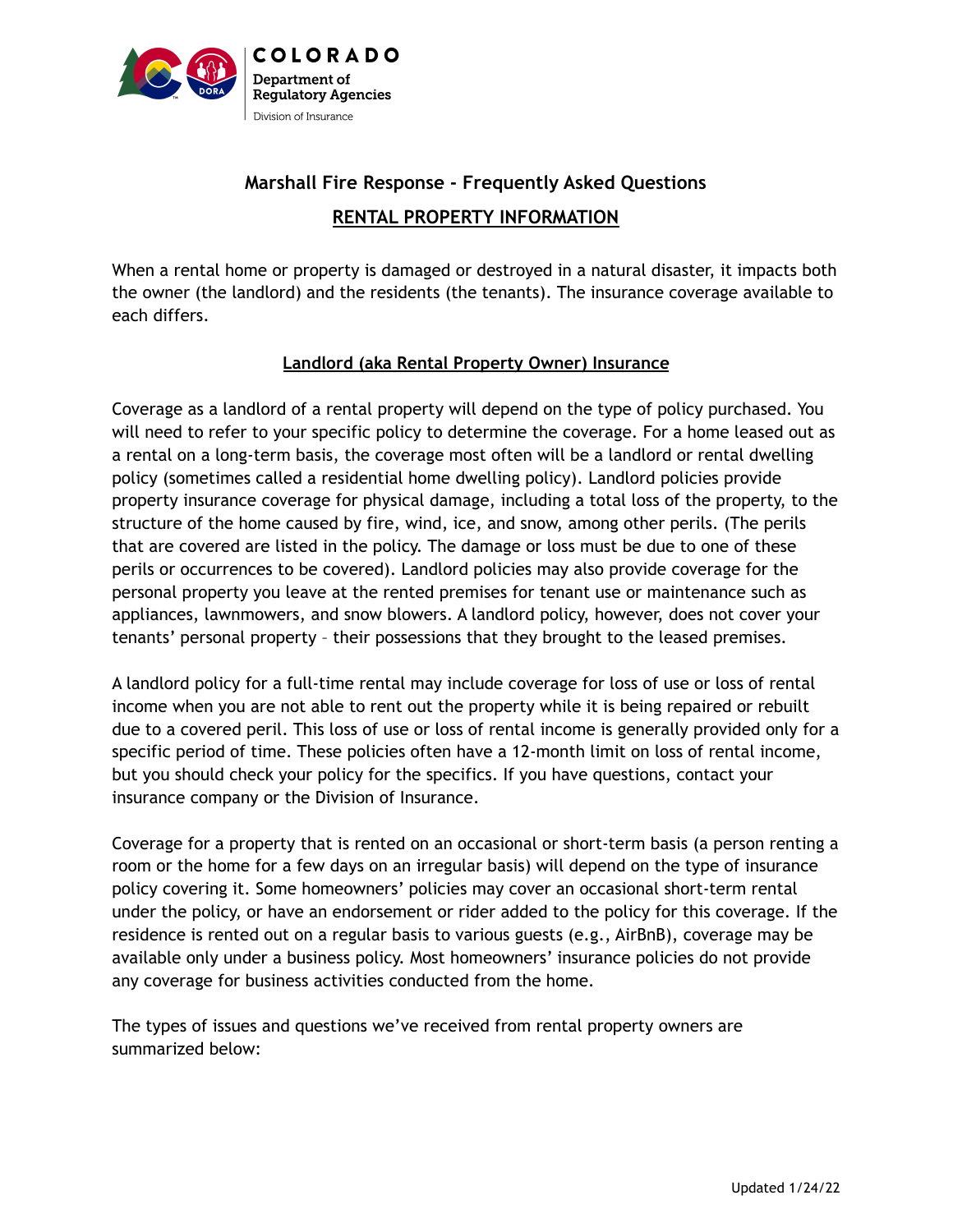

## **● Can lost rental income be recovered? Will this only be available for a certain amount of time, or until the house is rebuilt?**

Coverage for lost rental income may be available under loss of use coverage. Loss of use coverage is available for a limited time, usually a maximum of 12 months. If you believe you have more coverage than your insurance company is offering, please contact the Division of Insurance so we can look into it and assist you in getting all the policy benefits you paid for.

There may be additional resources available to a landlord through an SBA small business loan, see <https://disasterloanassistance.sba.gov/ela/s/article/Types-of-Disaster-Loans>.

### **● Does FEMA help owners of rental properties as well?**

FEMA (Federal Emergency Management Agency) disaster assistance does not directly apply to owners of rental properties. However, FEMA coordinates with the US Small Business Administration (SBA) which provides assistance to homeowners, renters, and business owners. This assistance is through SBA disaster loan assistance programs, more information about these is available here: [https://www.fema.gov/disaster/4634.](https://www.fema.gov/disaster/4634) The SBA is also available at the Marshall Fire Disaster Assistance Center, for more information see [https://www.bouldercounty.org/disasters/wildfires/marshall/.](https://www.bouldercounty.org/disasters/wildfires/marshall/)

## **Tenant (aka Renters) Insurance**

Renters' insurance is designed specifically for tenants and differs from the insurance coverage purchased by landlords. Renters' insurance covers losses to your personal property (e.g., what you brought to your rental home or apartment). Renters' insurance does not provide coverage for repair or replacement of the building (structure) or fixtures such as appliances, or even furniture if rented as a furnished apartment, which are owned by the landlord.

Renters' insurance covers *your* personal property (such as clothes, furnishings not provided by the landlord, electronics, etc.). To collect on your renters' insurance, you will have to make a claim with your insurance company and will most likely have to provide the insurer with an inventory of your items that were lost or damaged.

Renters' insurance often includes Additional Living Expenses (ALE) coverage. You should review your renters' insurance policy to see if it includes ALE coverage, and what the limitations and requirements are. If you are displaced due to the fire, you should start a claim with your renters' insurance company for ALE. Renters' insurance will likely have a dollar limit cap and may have a time limit on ALE benefits. Please review your policy and talk with your insurance company about what ALE benefits are available to you. You may also get more